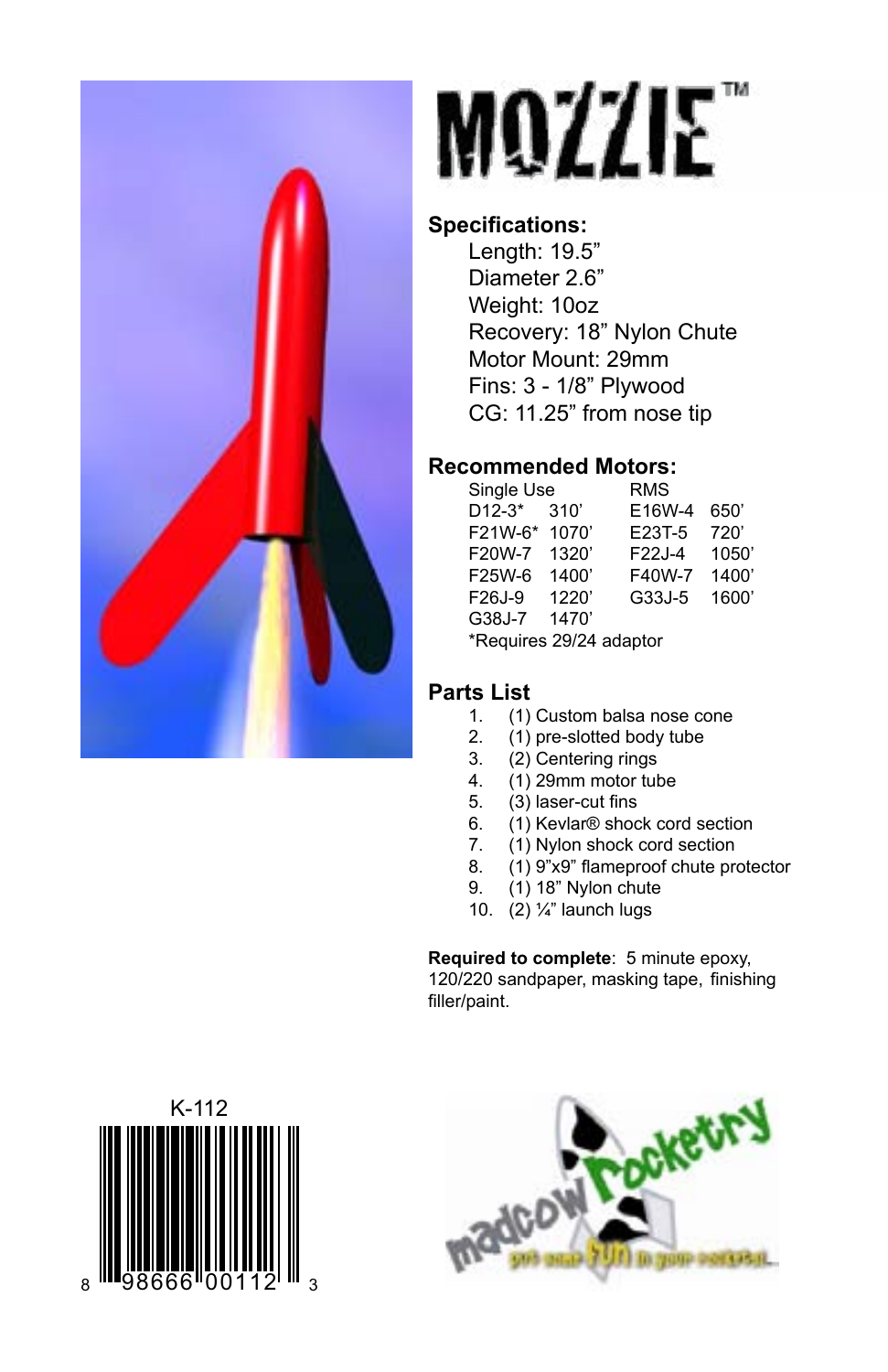Please make sure you read all directions and understand how to assemble your model before you start construction. It is also a good idea to test fit each part before assembly – some manufacturing tolerances may require light sanding before final assembly.

Laser cut parts will exhibit varying amounts of charring on the edges depending on the density of the plywood. The charred edges do not interfere with bonding and do not need to be cleaned before assembly. In most cases the charring will be cleaned up during sanding for finishing and painting.

#### Step 1 – Motor Mount Assembly

Test fit the centering rings over the motor mount tube and sand if necessary. The rings should have a snug fit but loose enough to move the ring over the motor tube without deforming it. Also test fit the centering rings in the body tube and sand if necessary. One of the rings will have a notch for the shock cord - this will be the forward ring. Spread some epoxy on the outside of one end of the motor tube and slide the ring (without the notch) until there is approximately 1/8" of motor tube exposed. IMPORTANT:Make sure you clean the motor tube of any epoxy so as not to interfere with the fin tangs later.

After the aft ring is dry, make a mark 2" from the other end of the motor tube. Spread some epoxy on the motor tube and slide the forward ring (with the notch) until it aligns with the mark. *NOTE: After this assembly cures, you may want to cut off any excess motor tube in front of the forward centering ring to make more room for the recovery components.*



#### Step 2 – Shock Cord Attachment

The shock cord in this kit consists of a shorter section of Kevlar and a longer section of nylon cording. The two sections should be tied together using a single overhand, ring bend or double fisherman's knot. The Kevlar section will be attached to the motor mount and the nylon section will be attached to the nose cone.

Wrap the end of the Kevlar shock cord around the forward end of the motor tube and tie a square knot or bowline knot near the notch in the forward centering ring. Apply some epoxy to the knot to make sure it doesn't come loose later. Make sure the Kevlar loop is seated against the forward centering ring so that it will not



interfere with the fin tangs later. You can tack with epoxy or CA to hold in place.

#### Step 3 – Insert Motor Tube Assembly into Body Tube

Wrap the shock chord into a small bundle and stuff it inside the motor tube for this next step. Make sure the cord passes over the notch in the forward centering ring. Test fit the motor tube assembly into the body tube to ensure a snug fit. Sand the centering rings if necessary.

When you are satisfied with the fit, spread some epoxy on the inside of the body tube and slide the forward centering ring of the motor assembly into the body tube. **Make** 

**sure you have the motor assembly facing the right way! (The shock cord goes over the forward centering ring)** Spread some more epoxy on the inside edge of the body tube before sliding the rear centering ring into the body tube. Continue sliding the assembly inside the body tube until the aft end of the motor tube is even with the aft end

of the body tube. It's a good idea to test fit a fin in each slot here before the epoxy sets. Hold the body tube with the motor tube assembly down until the epoxy sets. Make sure the weight of the motor assembly doesn't cause it to slide out of alignment.



Using a door jam or small section of angle stock, pencil a line halfway between two of the fins that extends from the front to the back of the body tube. This line will be used later to align the launch lugs.

#### Step 4 – Fin Assembly

Test fit each of the fins into the pre cut fin slots. The fin should seat firmly against the motor tube - sand each fin if necessary. When you are satisfied with the fit, apply some epoxy to the end of the fin tang that will contact the motor tube as well as the fin root that will contact the body tube. Also, spread a thin layer of epoxy on each side of the fin tang. Slide the fin into place and check the alignment. Continue rechecking the fin alignment until you are sure the epoxy has set. Clean any excess epoxy from around the fin joint. Repeat for the remaining fins. Next, apply epoxy fillets to both sides of each fin. Carefully smooth the epoxy fillets with your finger before the epoxy sets. Allow each fillet to set before rotating the airframe for the next fillet.

#### Step 5 – Launch Lug Attachment

Mark the CG point along the launch lug line you made in the previous step. Make sure you measure the CG point from the tip of the nose cone and NOT the end of the body tube. Apply a small amount of epoxy on the launch lug line about ¾" long on the CG mark. Press one of the launch lugs into the epoxy and ensure that it is aligned with the launch lug line previously drawn on the body tube. You can site down the tube and look through the launch lug to make sure it is straight. Similarly epoxy the second launch lug about 1/2" from the aft end of the body tube. Site down both launch lugs and make sure they are both aligned. If you have a  $\frac{1}{4}$ " launch rod, you can use this to ensure that both lugs are aligned properly.

#### Step 6 – Nose Cone Assembly

At this point, pack the chute and assemble the rocket. Insert the largest motor that you intend to fly (or simulate the weight with an appropriate substitute) and ensure the CG is forward of the point defined in the specifications on the first page. The CG is measured from the tip of the nose cone. If the CG is behind the specified point, add weight inside nose cone until the CG is forward of the specified point. You can also choose to fly a lighter motor.

When you are satisfied with the balance of your model, tie some knots in the end of the nylon section of the shock cord and stuff the shock cord into the hole in the base of the nose cone. Fill the hole with some epoxy to secure the shock cord.

Your model is now ready to paint.